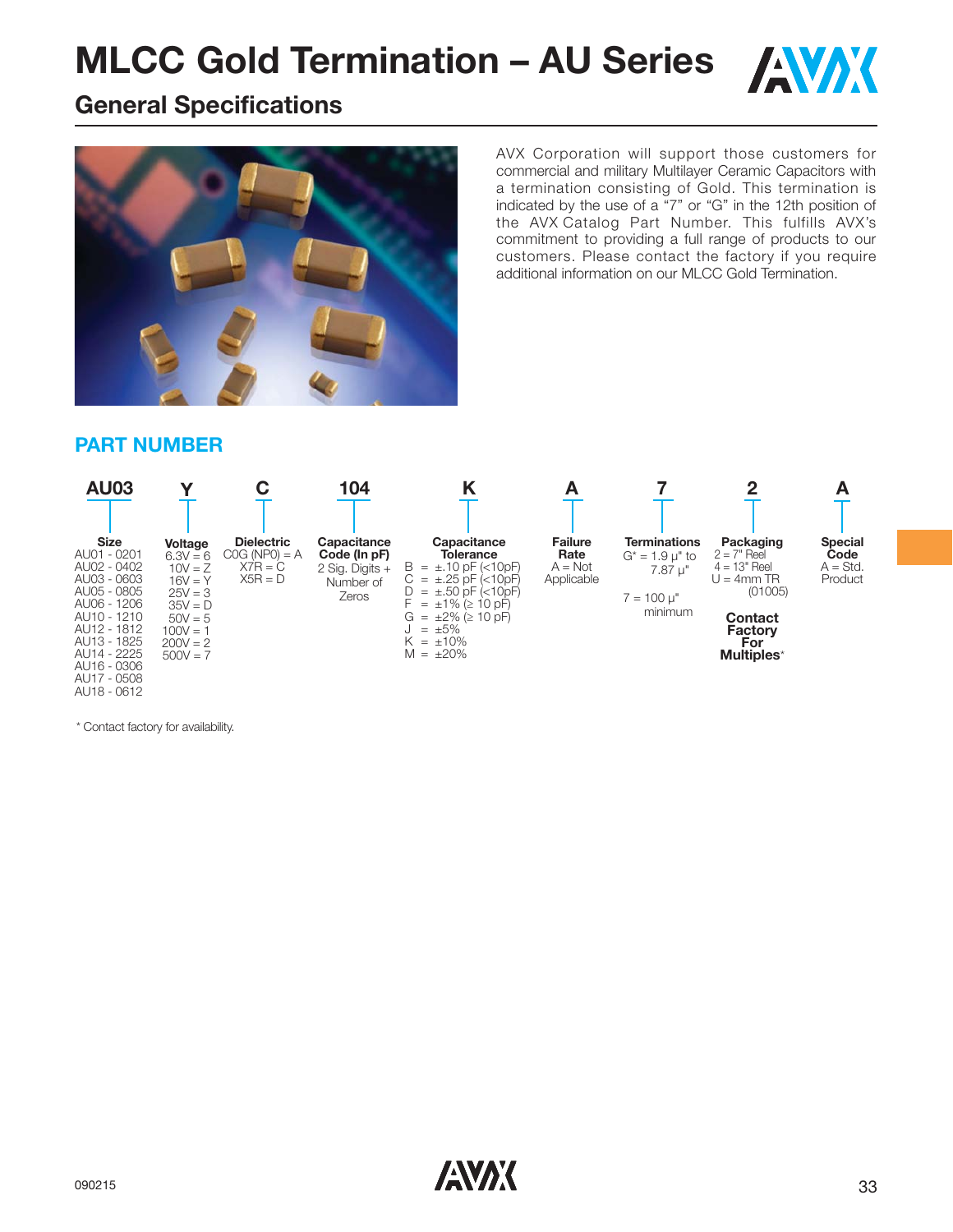

**Capacitance Range (NP0 Dielectric)**

### **PREFERRED SIZES ARE SHADED**

|                           |                |                     |                                        |                                | ٠                                      |                                |                     |                     | Ē                                      |                     |                  |          | ▥                                      |                                    |                |          |              |        | ய                                      |                              |                              |
|---------------------------|----------------|---------------------|----------------------------------------|--------------------------------|----------------------------------------|--------------------------------|---------------------|---------------------|----------------------------------------|---------------------|------------------|----------|----------------------------------------|------------------------------------|----------------|----------|--------------|--------|----------------------------------------|------------------------------|------------------------------|
| <b>SIZE</b>               |                |                     | <b>AU01</b>                            |                                | <b>AU02</b>                            |                                |                     |                     | <b>AU03</b>                            |                     |                  |          | <b>AU05</b>                            |                                    |                |          |              |        | <b>AU06</b>                            |                              |                              |
| Soldering                 |                |                     | Reflow/Epoxy/<br>"Wire Bond            |                                | Reflow/Epoxy/<br>Wire Bond*            |                                |                     |                     | Reflow/Epoxy/<br>Wire Bond             |                     |                  |          | Reflow/Epoxy/<br>Wire Bond             |                                    |                |          |              |        | Reflow/Epoxy/<br>Wire Bond             |                              |                              |
| Packaging                 |                |                     | All Paper                              |                                | All Paper                              |                                |                     |                     | All Paper                              |                     |                  |          | Paper/Embossed                         |                                    |                |          |              |        | Paper/Embossed                         |                              |                              |
| (L) Length                | mm<br>(in.)    |                     | $0.60 \pm 0.03$<br>$(0.024 \pm 0.001$  |                                | $1.00 \pm 0.10$<br>$(0.040 \pm 0.004)$ |                                |                     |                     | $1.60 \pm 0.15$<br>$(0.063 \pm 0.006)$ |                     |                  |          | $2.01 \pm 0.20$<br>$(0.079 \pm 0.008)$ |                                    |                |          |              |        | $3.20 \pm 0.20$<br>$(0.126 \pm 0.008)$ |                              |                              |
| (W) Width                 | mm<br>(in.)    |                     | $0.30 \pm 0.03$<br>$(0.011 \pm 0.001)$ |                                | $0.50 \pm 0.10$<br>$(0.020 \pm 0.004)$ |                                |                     |                     | $0.81 \pm 0.15$<br>$(0.032 \pm 0.006)$ |                     |                  |          | $1.25 \pm 0.20$<br>$(0.049 \pm 0.008)$ |                                    |                |          |              |        | $1.60 \pm 0.20$<br>$(0.063 \pm 0.008)$ |                              |                              |
| (t)<br>Terminal           | mm<br>(in.)    |                     | $0.15 \pm 0.05$<br>$(0.006 \pm 0.002)$ |                                | $0.25 \pm 0.15$<br>$(0.010 \pm 0.006)$ |                                |                     |                     | $0.35 \pm 0.15$<br>$(0.014 \pm 0.006)$ |                     |                  |          | $0.50 \pm 0.25$<br>$(0.020 \pm 0.010)$ |                                    |                |          |              |        | $0.50 \pm 0.25$<br>$(0.020 \pm 0.010)$ |                              |                              |
|                           | <b>WVDC</b>    | 16                  | 25                                     | 16                             | 25                                     | 50                             | 16                  | 25                  | 50                                     | 100                 | 16               | 25       | 50                                     | 100                                | 200            | 16       | 25           | 50     | 100                                    | 200                          | 500                          |
| Cap                       | 0.5            | A                   | $\overline{A}$                         | $\overline{C}$<br>$\mathsf{C}$ | $\overline{C}$<br>$\mathsf{C}$         | $\overline{C}$<br>$\mathsf C$  | $\overline{G}$<br>G | G<br>G              | $\overline{G}$<br>G                    | G<br>G              | IJ               | IJ       | J                                      | J                                  | J              | J        | J            | J      | J                                      | J                            | J                            |
| $\left( \text{pF}\right)$ | 1.0<br>1.2     | $\mathsf A$<br>A    | $\overline{A}$<br>$\overline{A}$       | $\mathsf{C}$                   | $\mathsf{C}$                           | $\mathsf{C}$                   | G                   | G                   | G                                      | G                   | J<br>J           | IJ       | J<br>۰                                 | J<br>J                             | J<br>J         | IJ<br>IJ | J<br>J       | J<br>J | $\sf J$<br>J                           | J<br>J                       | J<br>J                       |
|                           | 1.5            | A                   | $\mathsf{A}$                           | $\mathsf{C}$                   | Ċ                                      | $\mathsf C$                    | G                   | G                   | G                                      | G                   | J                | IJ       | J                                      | J                                  | J              | N        | IJ           |        |                                        | J                            | J                            |
|                           | 1.8<br>2.2     | A<br>A              | $\overline{A}$<br>$\mathsf{A}$         | $\overline{C}$<br>$\mathsf{C}$ | $\overline{\text{c}}$<br>$\mathsf C$   | C<br>C                         | G<br>G              | G<br>G              | G<br>G                                 | $\overline{G}$<br>G | J<br>$\mathsf J$ | J        | J<br>J                                 | J<br>$\sf J$                       | J<br>J         | J<br>J   | J<br>$\sf J$ | J<br>J | J<br>J                                 | J<br>J                       | J<br>J                       |
|                           | 2.7            | A                   | $\overline{A}$                         | C                              | Ċ                                      | C                              | G                   | G                   | G                                      | G                   | J                | J        | J                                      | J                                  | J              | J        | J            | J.     | J                                      | J                            | J                            |
|                           | 3.3            | A                   | $\overline{A}$                         | $\overline{C}$                 | $\overline{\mathrm{C}}$                | $\overline{C}$                 | G                   | G                   | G                                      | G                   | J                | IJ       | Ū                                      | J                                  | J              | J        | J            | J      | J                                      | J                            | J                            |
|                           | 3.9<br>4.7     | A<br>A              | $\overline{A}$<br>$\overline{A}$       | $\mathsf{C}$<br>C              | $\mathsf C$<br>Ċ                       | $\mathsf{C}$<br>C              | G<br>G              | G<br>G              | G<br>G                                 | G<br>G              | $\sf J$<br>J     | IJ<br>J  | J<br>J                                 | $\sf J$<br>J                       | J<br>J         | J<br>J   | J<br>J       | J<br>J | J<br>J                                 | J<br>J                       | J<br>J                       |
|                           | 5.6            | A                   | $\mathsf{A}$                           | C                              | C                                      | C                              | G                   | G                   | G                                      | G                   | J                | J        | J                                      | J                                  | J              | J        | J            | J      | J                                      | J                            | J                            |
|                           | 6.8<br>8.2     | A<br>A              | $\mathsf{A}$<br>$\mathsf{A}$           | $\mathsf{C}$<br>$\mathsf{C}$   | $\mathsf{C}$<br>$\mathsf C$            | $\mathsf{C}$<br>C              | G<br>G              | G<br>G              | G<br>G                                 | G<br>G              | J<br>J           | IJ<br>IJ | J<br>J                                 | $\sf J$<br>$\sf J$                 | J<br>J         | J<br>J   | J<br>J       | J<br>J | J<br>J                                 | J<br>J                       | J<br>J                       |
|                           | 10             | A                   | $\overline{A}$                         | $\mathsf{C}$                   | $\overline{C}$                         | $\mathsf{C}$                   | G                   | G                   | G                                      | G                   | J                | J        | J                                      | $\sf J$                            | J              | J        | J            | J      | J                                      | J                            | J                            |
|                           | 12             | A                   | $\mathsf{A}$                           | $\mathsf{C}$                   | $\mathsf C$                            | C                              | G                   | G                   | G                                      | G                   | J                | J        | J                                      | J                                  | J              | J        | J            | J      | J                                      | J                            | J                            |
|                           | 15<br>18       | Α<br>A              | $\overline{A}$<br>$\mathsf{A}$         | C<br>$\overline{C}$            | C<br>$\overline{\text{c}}$             | C<br>$\overline{C}$            | G<br>$\overline{G}$ | G<br>$\overline{G}$ | G<br>$\overline{G}$                    | G<br>$\overline{G}$ | J<br>J           | J        | J<br>J                                 | J<br>J                             | J              | N<br>J   | J<br>J       | J      | J                                      | J<br>J                       | J<br>J                       |
|                           | 22             | Α                   | $\mathsf{A}$                           | $\mathsf{C}$                   | $\mathsf{C}$                           | $\mathsf{C}$                   | G                   | G                   | G                                      | G                   | J                | J        | J                                      | J                                  | J              | J        | J            | J      | J                                      | J                            | J                            |
|                           | 27<br>33       | A<br>$\overline{A}$ | $\mathsf{A}$<br>$\overline{A}$         | $\mathsf{C}$<br>$\overline{C}$ | Ċ<br>$\overline{C}$                    | C<br>$\overline{C}$            | G<br>G              | G<br>$\overline{G}$ | G<br>$\overline{G}$                    | G<br>$\overline{G}$ | J<br>J           | IJ<br>J  | J<br>J                                 | J<br>J                             | J.<br>J        | N<br>IJ  | J<br>J       | J<br>J | J                                      | J<br>J                       | J<br>J                       |
|                           | 39             | Α                   | $\mathsf{A}$                           | $\mathsf{C}$                   | $\mathsf{C}$                           | $\mathsf{C}$                   | ${\mathsf G}$       | ${\mathsf G}$       | G                                      | ${\mathsf G}$       | J                | IJ       | J                                      | J                                  | J              | IJ       | J            | J      | J                                      | J                            | J                            |
|                           | 47<br>56       | A<br>$\overline{A}$ | Α<br>$\overline{A}$                    | $\mathsf{C}$<br>$\overline{C}$ | Ċ<br>$\overline{C}$                    | $\mathsf{C}$<br>$\overline{C}$ | G<br>$\overline{G}$ | G<br>$\overline{G}$ | G<br>$\overline{G}$                    | G<br>$\overline{G}$ | J<br>J           | IJ<br>J  | J.<br>J                                | J<br>J                             | J.             | IJ       | J<br>J       | J      | u                                      | J<br>J                       | J<br>J                       |
|                           | 68             | A                   | $\mathsf{A}$                           | $\mathsf C$                    | $\mathsf{C}$                           | $\mathsf{C}$                   | G                   | G                   | G                                      | G                   | J                | IJ       | J                                      | J                                  | J<br>J         | J<br>J   | J            | J<br>J | J<br>J                                 | J                            | J                            |
|                           | 82             | Α                   | A                                      | $\mathsf C$                    | $\mathsf{C}$                           | $\mathsf C$                    | G                   | G                   | G                                      | G                   | J                | IJ       | J                                      | J                                  | J              | IJ       | IJ           | J      | J                                      | J                            | J                            |
|                           | 100<br>120     | $\overline{A}$      | $\overline{A}$                         | $\overline{C}$<br>$\mathsf C$  | $\overline{C}$<br>$\mathsf{C}$         | $\overline{C}$<br>$\mathsf{C}$ | $\overline{G}$<br>G | $\overline{G}$<br>G | $\overline{G}$<br>G                    | G<br>G              | J<br>J           | IJ<br>J  | J<br>J                                 | $\overline{\mathsf{J}}$<br>$\sf J$ | J<br>J         | J<br>J   | J<br>$\sf J$ | J<br>J | J<br>J                                 | $\overline{\mathsf{J}}$<br>J | $\overline{\mathsf{J}}$<br>J |
|                           | 150            |                     |                                        | $\mathsf C$                    | Ċ                                      | $\mathsf C$                    | G                   | G                   | G                                      | G                   | J.               |          | J                                      | J                                  | J.             | N        | J            |        | J.                                     | J                            | J                            |
|                           | 180<br>220     |                     |                                        | $\mathsf C$<br>$\mathsf{C}$    | $\mathsf{C}$<br>$\mathsf C$            | $\mathsf C$<br>$\mathsf{C}$    | G<br>G              | G<br>G              | G<br>G                                 | G<br>G              | IJ<br>J          | IJ<br>IJ | J<br>J                                 | J<br>$\sf J$                       | J<br>J         | IJ<br>J  | J<br>J       | J<br>J | J<br>J                                 | J<br>J                       | J<br>M                       |
|                           | 270            |                     |                                        | C                              | $\mathsf{C}$                           | C                              | G                   | G                   | G                                      | G                   | J                | IJ       | J                                      | J                                  | M              | J        | IJ           | J      | J                                      | J                            | M                            |
|                           | 330            |                     |                                        | C                              | C                                      | C                              | G                   | $\overline{G}$      | G                                      | G                   | $\sf J$          |          | J                                      | J                                  | $\overline{M}$ | J        | J            | J      | $\sf J$                                | Ū                            | M                            |
|                           | 390<br>470     |                     |                                        | $\mathsf C$<br>$\mathsf{C}$    | $\mathsf{C}$<br>$\mathsf C$            | C<br>$\mathsf{C}$              | G<br>G              | G<br>G              | G<br>G                                 |                     | J<br>J           | IJ<br>IJ | J<br>J                                 | $\sf J$<br>$\sf J$                 | M<br>M         | J<br>J   | J<br>J       | J<br>J | J<br>J                                 | J<br>J                       | M<br>M                       |
|                           | 560            |                     |                                        |                                |                                        |                                | G                   | G                   | G                                      |                     | J                | J        | Ū                                      | $\sf J$                            | M              | Ū        | J            | J      | J                                      | J                            | ${\sf M}$                    |
|                           | 680<br>820     |                     |                                        |                                |                                        |                                | G<br>G              | G<br>G              | G<br>G                                 |                     | J<br>J           | J<br>J   | J<br>J                                 | $\sf J$<br>J                       |                | J<br>J   | J<br>J       | J<br>J | J<br>J                                 | J<br>M                       | P                            |
|                           | 1000           |                     |                                        |                                |                                        |                                | $\overline{G}$      | G                   | G                                      |                     | J                | J        | J                                      | J                                  |                | J        | J            | J      | J                                      | $\overline{Q}$               |                              |
|                           | 1200           |                     |                                        |                                |                                        |                                |                     |                     |                                        |                     | J                | J<br>IJ  | J<br>J.                                |                                    |                | J<br>J   | J            | J      | J                                      | $\mathsf Q$                  |                              |
|                           | 1500<br>1800   |                     |                                        |                                |                                        |                                |                     |                     |                                        |                     | J<br>J           | J        | J                                      |                                    |                | J        | J<br>J       | J<br>M | M<br>${\sf M}$                         | $\mathsf Q$                  |                              |
|                           | 2200           |                     |                                        |                                |                                        |                                |                     |                     |                                        |                     | J                | J        | N                                      |                                    |                | IJ       | J            | M      | P<br>P                                 |                              |                              |
|                           | 2700<br>3300   |                     |                                        |                                |                                        |                                |                     |                     |                                        |                     | J<br>J           | J<br>J   | N                                      |                                    |                | IJ<br>J  | J<br>J       | M<br>M | P                                      |                              |                              |
|                           | 3900           |                     |                                        |                                |                                        |                                |                     |                     |                                        |                     | J                | J        |                                        |                                    |                | IJ       | J            | M      | P                                      |                              |                              |
|                           | 4700<br>5600   |                     |                                        |                                |                                        |                                |                     |                     |                                        |                     | J                | J        |                                        |                                    |                | J<br>J   | J<br>J       | M<br>M | P                                      |                              |                              |
|                           | 6800           |                     |                                        |                                |                                        |                                |                     |                     |                                        |                     |                  |          |                                        |                                    |                | M        | M            |        |                                        |                              |                              |
| Cap                       | 8200<br>0.010  |                     |                                        |                                |                                        |                                |                     |                     |                                        |                     |                  |          |                                        |                                    |                | M<br>M   | M<br>M       |        |                                        |                              |                              |
| $(\mu F)$                 | 0.012          |                     |                                        |                                |                                        |                                |                     |                     |                                        |                     |                  |          |                                        |                                    |                |          |              |        |                                        |                              |                              |
|                           | 0.015          |                     |                                        |                                |                                        |                                |                     |                     |                                        |                     |                  |          |                                        |                                    |                |          |              |        |                                        |                              |                              |
|                           | 0.018<br>0.022 |                     |                                        |                                |                                        |                                |                     |                     |                                        |                     |                  |          |                                        |                                    |                |          |              |        |                                        |                              |                              |
|                           | 0.027          |                     |                                        |                                |                                        |                                |                     |                     |                                        |                     |                  |          |                                        |                                    |                |          |              |        |                                        |                              |                              |
|                           | 0.033<br>0.039 |                     |                                        |                                |                                        |                                |                     |                     |                                        |                     |                  |          |                                        |                                    |                |          |              |        |                                        |                              |                              |
|                           | 0.047          |                     |                                        |                                |                                        |                                |                     |                     |                                        |                     |                  |          |                                        |                                    |                |          |              |        |                                        |                              |                              |
|                           | 0.068<br>0.082 |                     |                                        |                                |                                        |                                |                     |                     |                                        |                     |                  |          |                                        |                                    |                |          |              |        |                                        |                              |                              |
|                           | 0.1            |                     |                                        |                                |                                        |                                |                     |                     |                                        |                     |                  |          |                                        |                                    |                |          |              |        |                                        |                              |                              |
|                           | <b>WVDC</b>    | 16                  | 25                                     | 16                             | $25\,$                                 | 50                             | 16                  | 25                  | 50                                     | 100                 | 16               | 25       | 50                                     | 100                                | 200            | 16       | 25           | 50     | 100                                    | 200                          | 500                          |
|                           | <b>SIZE</b>    |                     | <b>AU01</b>                            |                                | <b>AU02</b>                            |                                |                     |                     | <b>AU03</b>                            |                     |                  |          | <b>AU05</b>                            |                                    |                |          |              |        | <b>AU06</b>                            |                              |                              |
| * Contact factory         |                |                     |                                        |                                |                                        |                                |                     |                     |                                        |                     |                  |          |                                        |                                    |                |          |              |        |                                        |                              |                              |

| Letter    |         |       | ᅳ            |         |         | $\sqrt{ }$ | ΙVΙ              |                  |                 |         | $\sqrt{2}$ |         |         |
|-----------|---------|-------|--------------|---------|---------|------------|------------------|------------------|-----------------|---------|------------|---------|---------|
| Max.      | 0.33    | 0.56  | 0.74<br>U. I | 0.90    | 0.94    | .02        | $\sqrt{7}$<br>ے. | .40 <sub>2</sub> | 1.52            | 70      | 2.29       | 2.54    | 70      |
| Thickness | (0.013) | 0.022 | (0.028)      | (0.035) | (0.037) | (0.040)    | (0.050)          | (0.055)          | (0.060)         | (0.070) | (0.090)    | (0.100) | (0.110) |
|           |         |       | <b>PAPER</b> |         |         |            |                  |                  | <b>EMBOSSED</b> |         |            |         |         |

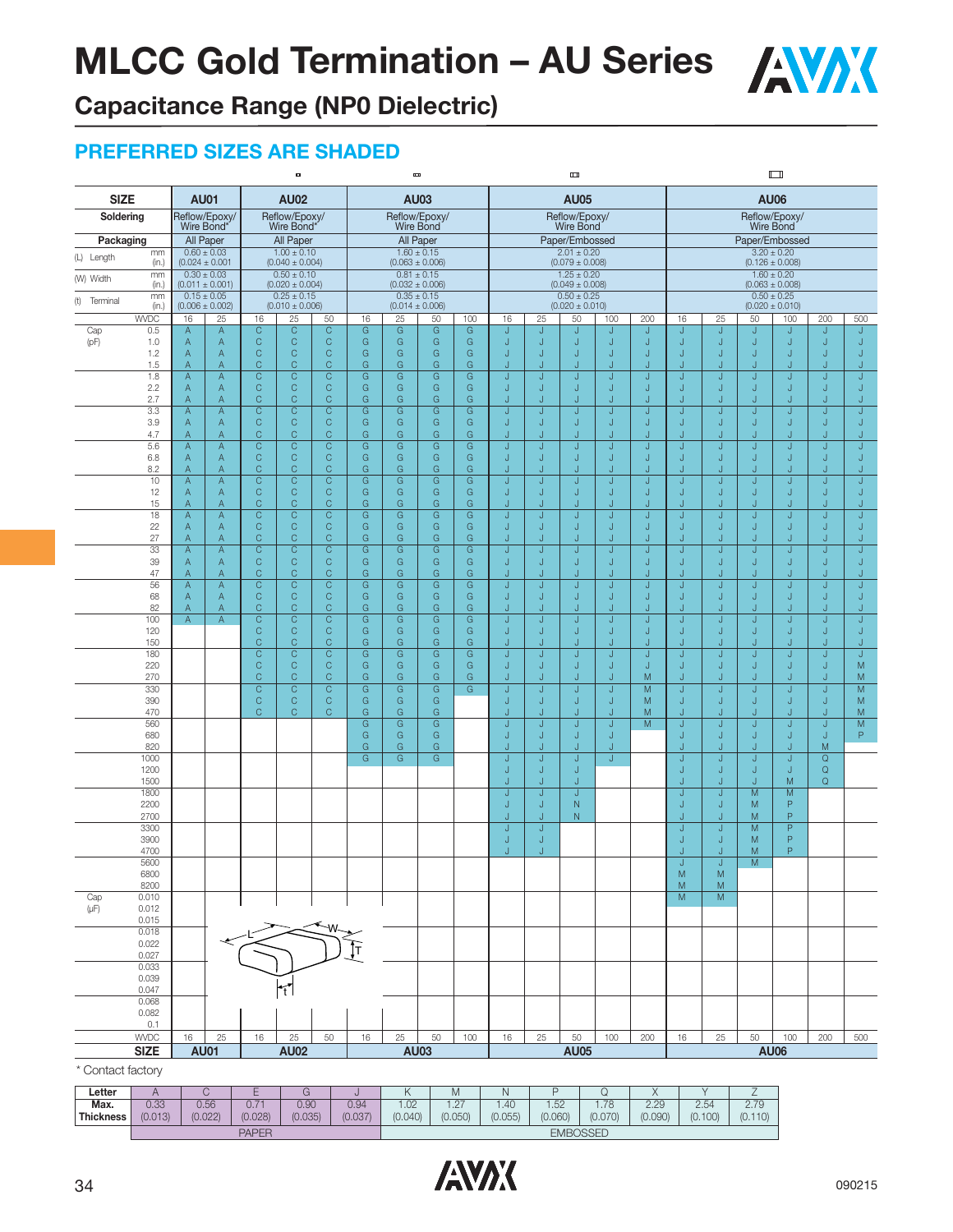

**Capacitance Range (NP0 Dielectric)**

### **PREFERRED SIZES ARE SHADED**

|                                                     |                       | $\Box$      |                                        |                       |                          |                                           |                             | $\Box$                                 |                          |                                 |                                    |                                        |                           |                                 |                                        |                          |
|-----------------------------------------------------|-----------------------|-------------|----------------------------------------|-----------------------|--------------------------|-------------------------------------------|-----------------------------|----------------------------------------|--------------------------|---------------------------------|------------------------------------|----------------------------------------|---------------------------|---------------------------------|----------------------------------------|--------------------------|
| <b>SIZE</b>                                         |                       |             | <b>AU10</b>                            |                       |                          |                                           |                             | <b>AU12</b>                            |                          |                                 |                                    | <b>AU13</b>                            |                           |                                 | <b>AU14</b>                            |                          |
| Soldering                                           |                       |             | Reflow/Epoxy/<br>Wire Bond*            |                       |                          |                                           |                             | Reflow/Epoxy/<br>Wire Bond*            |                          |                                 |                                    | Reflow/Epoxy/<br>Wire Bond*            |                           |                                 | Reflow/Epoxy/<br>Wire Bond*            |                          |
| Packaging                                           |                       |             | Paper/Embossed                         |                       |                          |                                           |                             | All Embossed                           |                          |                                 |                                    | All Embossed                           |                           |                                 | All Embossed                           |                          |
| mm<br>(L) Length<br>(in.)                           |                       |             | $3.20 \pm 0.20$<br>$(0.126 \pm 0.008)$ |                       |                          |                                           |                             | $4.50 \pm 0.30$<br>$(0.177 \pm 0.012)$ |                          |                                 |                                    | $4.50 \pm 0.30$<br>$(0.177 \pm 0.012)$ |                           |                                 | $5.72 \pm 0.25$<br>$(0.225 \pm 0.010)$ |                          |
| mm<br>(W) Width<br>(in.)                            |                       |             | $2.50 \pm 0.20$<br>$(0.098 \pm 0.008)$ |                       |                          |                                           |                             | $3.20 \pm 0.20$<br>$(0.126 \pm 0.008)$ |                          |                                 |                                    | $6.40 \pm 0.40$<br>$(0.252 \pm 0.016)$ |                           |                                 | $6.35 \pm 0.25$<br>$(0.250 \pm 0.010)$ |                          |
| mm<br>(t) Terminal<br>(in.)                         |                       |             | $0.50 \pm 0.25$<br>$(0.020 \pm 0.010)$ |                       |                          |                                           |                             | $0.61 \pm 0.36$<br>$(0.024 \pm 0.014)$ |                          |                                 |                                    | $0.61 \pm 0.36$<br>$(0.024 \pm 0.014)$ |                           |                                 | $0.64 \pm 0.39$<br>$(0.025 \pm 0.015)$ |                          |
| <b>WVDC</b>                                         | 25                    | 50          | 100                                    | 200                   | 500                      | 25                                        | 50                          | 100                                    | 200                      | 500                             | 50                                 | 100                                    | 200                       | 50                              | 100                                    | 200                      |
| 0.5<br>Cap<br>(pF)<br>1.0<br>1.2<br>1.5<br>1.8      |                       |             |                                        |                       |                          |                                           |                             |                                        |                          |                                 |                                    |                                        |                           |                                 |                                        |                          |
| 2.2<br>2.7<br>3.3<br>3.9                            |                       |             |                                        |                       |                          |                                           |                             |                                        |                          |                                 |                                    |                                        |                           |                                 |                                        | [Τ                       |
| 4.7<br>5.6<br>6.8<br>8.2                            |                       |             |                                        |                       |                          |                                           |                             |                                        |                          |                                 |                                    |                                        |                           |                                 | ٦t.                                    |                          |
| 10<br>12<br>15                                      |                       |             |                                        |                       | J<br>J<br>J              |                                           |                             |                                        |                          |                                 |                                    |                                        |                           |                                 |                                        |                          |
| 18<br>22<br>27                                      |                       |             |                                        |                       | J<br>J<br>J              |                                           |                             |                                        |                          |                                 |                                    |                                        |                           |                                 |                                        |                          |
| 33<br>39<br>47                                      |                       |             |                                        |                       | J<br>J<br>J              |                                           |                             |                                        |                          |                                 |                                    |                                        |                           |                                 |                                        |                          |
| 56<br>68<br>82                                      |                       |             |                                        |                       | J<br>J<br>J              |                                           |                             |                                        |                          |                                 |                                    |                                        |                           |                                 |                                        |                          |
| 100<br>120<br>150                                   |                       |             |                                        |                       | J<br>J<br>J              |                                           |                             |                                        |                          |                                 |                                    |                                        |                           |                                 |                                        |                          |
| 180<br>220<br>270                                   |                       |             |                                        |                       | J<br>J<br>J              |                                           |                             |                                        |                          |                                 |                                    |                                        |                           |                                 |                                        |                          |
| 330<br>390<br>470                                   |                       |             |                                        |                       | J<br>M<br>M              |                                           |                             |                                        |                          |                                 |                                    |                                        |                           |                                 |                                        |                          |
| 560<br>680<br>820                                   | J<br>J<br>J           | J<br>J<br>J | J<br>J<br>J                            | J<br>J<br>J           | M<br>M<br>M              |                                           |                             |                                        |                          |                                 |                                    |                                        |                           |                                 |                                        |                          |
| 1000<br>1200<br>1500                                | J<br>J<br>J           | J<br>J<br>J | J<br>J<br>J                            | J<br>M<br>M           | $\overline{M}$<br>M<br>M | Κ<br>Κ<br>Κ                               | К<br>К<br>К                 | Κ<br>Κ<br>Κ                            | Κ<br>К<br>Κ              | M<br>M<br>M                     | M<br>M<br>M                        | M<br>M<br>M                            | M<br>M<br>M               | M<br>M<br>M                     | M<br>M<br>M                            | P<br>$\mathsf P$<br>P    |
| 1800<br>2200<br>2700                                | J<br>J<br>J           | J<br>J<br>J | J<br>J<br>J                            | M<br>Q<br>$\mathsf Q$ |                          | Κ<br>Κ<br>Κ                               | К<br>К<br>Κ                 | Κ<br>Κ<br>Κ                            | К<br>К<br>$\mathbf{P}$   | M<br>P<br>$\mathsf Q$           | M<br>M<br>M                        | M<br>M<br>M                            | M<br>M<br>M               | M<br>M<br>M                     | M<br>M<br>M                            | P<br>P<br>P              |
| 3300<br>3900<br>4700                                | J<br>J<br>J           | J<br>J<br>J | J<br>M<br>M                            |                       |                          | $\overline{\mathsf{K}}$<br>Κ<br>K         | Κ<br>$\mathsf K$<br>K       | Κ<br>Κ<br>Κ                            | $\overline{P}$<br>P<br>P | $\mathsf Q$<br>Q<br>$\mathsf Q$ | M<br>M<br>M                        | M<br>M<br>M                            | M<br>M<br>M               | $\overline{M}$<br>M<br>M        | M<br>M<br>M                            | $\overline{P}$<br>P<br>P |
| 5600<br>6800<br>8200                                | J<br>$\mathsf J$<br>J | J<br>J<br>J |                                        |                       |                          | K<br>K<br>K.                              | К<br>Κ<br>${\sf M}$         | M<br>M<br>M                            | P<br>$\bar{\mathsf{X}}$  | $\mathsf{X}$                    | M<br>${\sf M}$<br>M                | M<br>${\sf M}$<br>${\sf M}$            | $\mathsf{M}$<br>${\sf M}$ | M<br>${\sf M}$<br>M             | M<br>${\sf M}$<br>${\sf M}$            | P<br>$\mathsf P$<br>P    |
| Cap<br>0.010<br>$(\upmu\text{F})$<br>0.012<br>0.015 | J<br>J.               | J<br>J.     |                                        |                       |                          | $\overline{\mathsf{K}}$<br>K<br>${\sf M}$ | M<br>${\sf M}$<br>${\sf M}$ | M                                      |                          |                                 | $\overline{M}$<br>M<br>${\sf M}$   | M<br>${\sf M}$<br>${\sf M}$            |                           | M<br>${\sf M}$<br>M             | M<br>${\sf M}$<br>${\sf M}$            | P<br>P<br>Y              |
| 0.018<br>0.022<br>0.027                             |                       |             |                                        |                       |                          | M<br>M<br>M                               | ${\sf M}$<br>${\sf M}$<br>M |                                        |                          |                                 | $\mathsf P$<br>$\mathsf P$<br>P    | ${\sf M}$                              |                           | ${\sf M}$<br>M<br>P             | M<br>Y<br>Y                            | Y<br>Y<br>Y.             |
| 0.033<br>0.039<br>0.047                             |                       |             |                                        |                       |                          | $\overline{M}$<br>M<br>M                  | M<br>M<br>${\sf M}$         |                                        |                          |                                 | $\overline{P}$<br>$\mathsf P$<br>P |                                        |                           | $\overline{P}$<br>P<br>P        |                                        |                          |
| 0.068<br>0.082<br>0.1                               |                       |             |                                        |                       |                          | ${\sf M}$<br>M                            | ${\sf M}$<br>M              |                                        |                          |                                 |                                    |                                        |                           | $\mathsf P$<br>$\mathsf Q$<br>Q |                                        |                          |
| <b>WVDC</b><br><b>SIZE</b>                          | $\overline{25}$       | 50          | 100<br><b>AU10</b>                     | 200                   | 500                      | $\overline{25}$                           | 50                          | 100<br><b>AU12</b>                     | 200                      | 500                             | 50                                 | 100<br><b>AU13</b>                     | 200                       | 50                              | 100<br><b>AU14</b>                     | 200                      |
| * Contact factory                                   |                       |             |                                        |                       |                          |                                           |                             |                                        |                          |                                 |                                    |                                        |                           |                                 |                                        |                          |

Contact factory

| ∟etter           |         |         |               |         |         |         | ΙVΙ               |         |                 |         | $\lambda$ |         | $\sim$  |
|------------------|---------|---------|---------------|---------|---------|---------|-------------------|---------|-----------------|---------|-----------|---------|---------|
| Max.             | 0.33    | 0.56    | $0.7^{\circ}$ | 0.90    | 0.94    | .02     | $\sqrt{2}$<br>$-$ | l.40    | .52             | .78     | 2.29      | 2.54    | 2.79    |
| <b>Thickness</b> | (0.013) | (0.022) | (0.028)       | (0.035) | (0.037) | (0.040) | (0.050)           | (0.055) | (0.060)         | (0.070) | (0.090)   | (0.100) | (0.110) |
|                  |         |         | <b>PAPER</b>  |         |         |         |                   |         | <b>EMBOSSED</b> |         |           |         |         |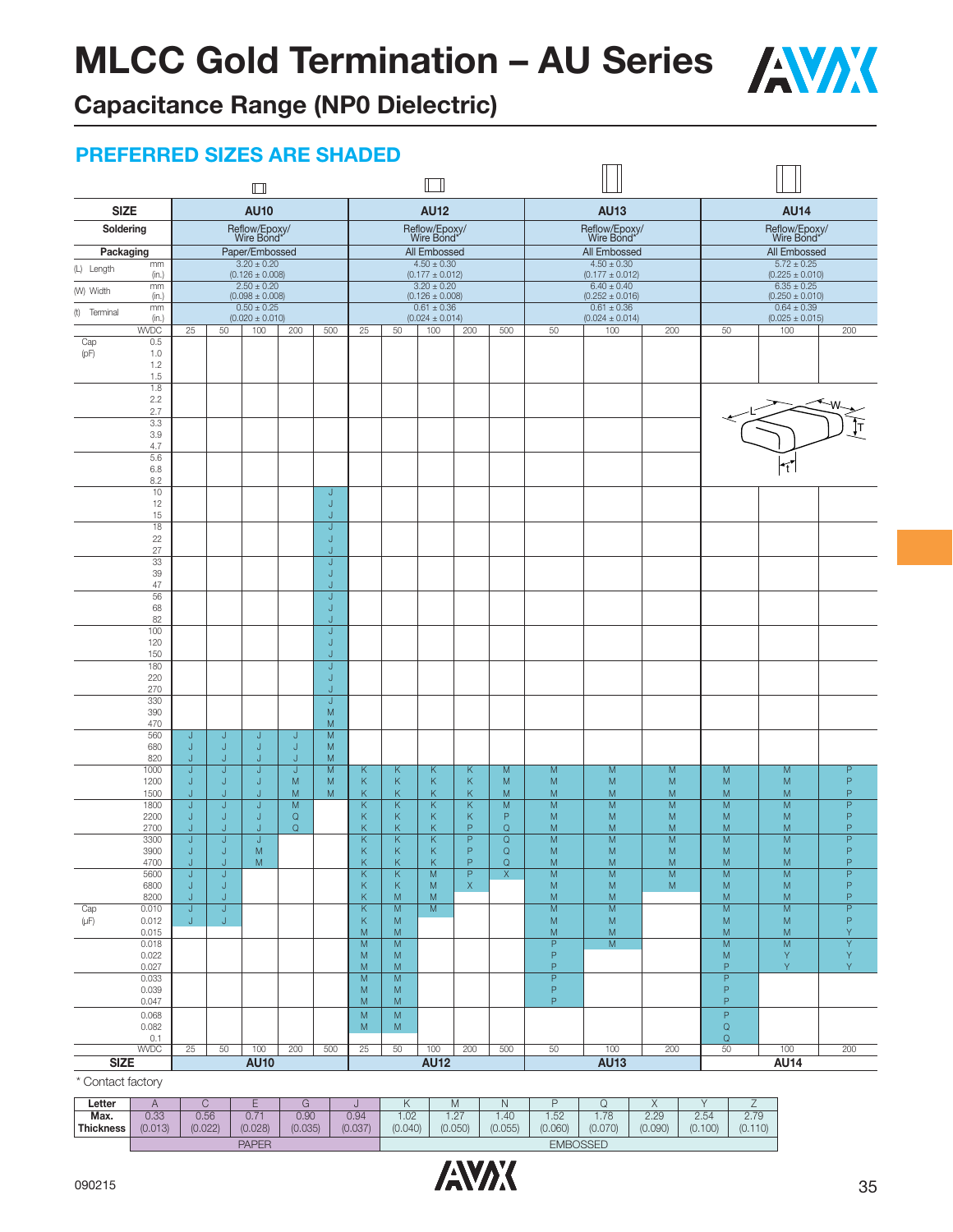

# **Capacitance Range (X7R Dielectric)**

### **PREFERRED SIZES ARE SHADED**

|                   |                   |                         | $\blacksquare$                         |                |                    |       |        | $\blacksquare$                         |                         |     |     |                |                |                | $\Box$                                 |                         |                   |        |       |        |                | $\Box$                     |                 |                         |                |                |
|-------------------|-------------------|-------------------------|----------------------------------------|----------------|--------------------|-------|--------|----------------------------------------|-------------------------|-----|-----|----------------|----------------|----------------|----------------------------------------|-------------------------|-------------------|--------|-------|--------|----------------|----------------------------|-----------------|-------------------------|----------------|----------------|
| <b>SIZE</b>       |                   |                         | <b>AU02</b>                            |                |                    |       |        | <b>AU03</b>                            |                         |     |     |                |                |                | <b>AU05</b>                            |                         |                   |        |       |        |                |                            | <b>AU06</b>     |                         |                |                |
| Soldering         |                   |                         | Reflow/Epoxy<br>Wire Bond*             |                |                    |       |        | Reflow/Epoxy<br>Wire Bond*             |                         |     |     |                |                |                | Reflow/Epoxy<br>Wire Bond*             |                         |                   |        |       |        |                | Reflow/Epoxy<br>Wire Bond* |                 |                         |                |                |
| Packaging         |                   |                         | All Paper                              |                |                    |       |        | All Paper                              |                         |     |     |                |                |                | Paper/Embossed                         |                         |                   |        |       |        |                | Paper/Embossed             |                 |                         |                |                |
| (L) Length        | mm                |                         | $1.00 \pm 0.10$                        |                |                    |       |        | $1.60 \pm 0.15$                        |                         |     |     |                |                |                | $2.01 \pm 0.20$                        |                         |                   |        |       |        |                |                            | $3.20 \pm 0.20$ |                         |                |                |
|                   | (in.)             |                         | $(0.040 \pm 0.004)$                    |                |                    |       |        | $(0.063 \pm 0.006)$                    |                         |     |     |                |                |                | $(0.079 \pm 0.008)$                    |                         |                   |        |       |        |                | $(0.126 \pm 0.008)$        |                 |                         |                |                |
| (W) Width         | mm<br>(in.)       |                         | $0.50 \pm 0.10$<br>$(0.020 \pm 0.004)$ |                |                    |       |        | $0.81 \pm 0.15$<br>$(0.032 \pm 0.006)$ |                         |     |     |                |                |                | $1.25 \pm 0.20$<br>$(0.049 \pm 0.008)$ |                         |                   |        |       |        |                | $(0.063 \pm 0.008)$        | $1.60 \pm 0.20$ |                         |                |                |
| (t) Terminal      | mm<br>(in.)       |                         | $0.25 \pm 0.15$<br>$(0.010 \pm 0.006)$ |                |                    |       |        | $0.35 \pm 0.15$<br>$(0.014 \pm 0.006)$ |                         |     |     |                |                |                | $0.50 \pm 0.25$<br>$(0.020 \pm 0.010)$ |                         |                   |        |       |        |                | $(0.020 \pm 0.010)$        | $0.50 \pm 0.25$ |                         |                |                |
|                   | <b>WVDC</b>       | 16                      | 25                                     | 50             | 6.3                | 10    | 16     | 25                                     | 50                      | 100 | 200 | 6.3            | 10             | 16             | 25                                     | 50                      | 100               | 200    | 6.3   | 10     | 16             | 25                         | 50              | 100                     | 200            | 500            |
| Cap<br>(pF)       | 100<br>150<br>220 |                         |                                        | $\mathsf{C}$   |                    |       |        |                                        |                         |     |     |                |                |                |                                        |                         |                   |        |       |        |                |                            |                 |                         |                |                |
|                   | 330               |                         |                                        | $\overline{C}$ |                    |       |        |                                        | G                       | G   | G   |                | J              |                | J                                      |                         | J                 |        |       |        |                |                            |                 |                         |                | K.             |
|                   | 470               |                         |                                        | $\mathsf{C}$   |                    |       |        |                                        | G                       | G   | G   |                | $\sf J$        | J<br>J         | J                                      | J<br>$\sf J$            | J                 | J<br>J |       |        |                |                            |                 |                         |                | Κ              |
|                   | 680               |                         |                                        | $\mathsf{C}$   |                    |       |        |                                        | G                       | G   | G   |                | J              | J              | J                                      | J                       | J                 | J      |       |        |                |                            |                 |                         |                | K              |
|                   | 1000              |                         |                                        | $\overline{C}$ |                    |       |        |                                        | G                       | G   | G   |                | J              | J              | J.                                     | J                       | J                 | J      |       |        |                |                            |                 |                         |                | Κ              |
|                   | 1500              |                         |                                        | $\mathsf{C}$   |                    |       |        |                                        | G                       | G   |     |                | J              | J              | J                                      | J                       | J                 | J      |       | J      | J              | J                          | J               | J                       | J              | M              |
|                   | 2200              |                         |                                        | $\mathsf{C}$   |                    |       |        |                                        | G                       | G   |     |                | J.             | J              | J.                                     | J                       | Ū                 | J.     |       | J      | $\overline{1}$ | J                          | J               | J                       | J              | M              |
|                   | 3300              |                         | C                                      | $\overline{C}$ |                    |       |        |                                        | G                       | G   |     |                | J              | J              | J                                      | J                       | J                 | J      |       | J      | J              | J                          | J               | J                       | J              | $\overline{M}$ |
|                   | 4700              |                         | $\mathsf{C}$                           | $\mathsf{C}$   |                    |       |        |                                        | G                       | G   |     |                | J              | J              | J                                      | J                       | J                 | J      |       | J      | J              | J                          | J               | J                       | J              | ${\sf M}$      |
|                   | 6800              | $\mathsf{C}$            | $\mathsf C$                            |                |                    |       |        |                                        | G                       | G   |     |                | J              | J              | J                                      | $\overline{1}$          | IJ                | J      |       | J      | J              | J                          | J               | $\cdot$                 | J              | P              |
| Cap               | 0.010             | $\overline{\mathrm{c}}$ | $\overline{C}$                         |                |                    |       |        |                                        | $\overline{\mathsf{G}}$ | G   |     |                | J              | J              | J                                      | J                       | J                 | J      |       | J      | J              | J                          | J               | J                       | J              | $\overline{P}$ |
| $(\mu$ F          | 0.015             | $\mathsf C$             |                                        |                |                    |       |        | G                                      | G                       |     |     |                | J              | J              | J                                      | J                       | J                 | J      |       | J      | J              | J                          | J               | J                       | M              |                |
|                   | 0.022             | $\mathsf{C}$            |                                        |                |                    |       |        | G                                      | G                       |     |     |                | J.             | J              | J.                                     | J                       | J                 | N      |       |        | J              | J                          | J               | J                       | M              |                |
|                   | 0.033             |                         |                                        |                |                    |       |        | $\overline{G}$                         | $\overline{G}$          |     |     |                | J              | J              | J                                      | $\overline{\mathsf{J}}$ | $\overline{N}$    |        |       | J<br>J | J              | J                          | J               | $\overline{\mathsf{J}}$ | $\overline{M}$ |                |
|                   | 0.047<br>0.068    |                         |                                        |                |                    |       | G<br>G | G<br>G                                 | G<br>G                  |     |     |                | J<br>J         | J<br>J         | J                                      | J<br>J                  | $\mathsf{N}$<br>N |        |       | J      | J<br>J         | J<br>J                     | J<br>J          | J<br>J                  | M<br>P         |                |
|                   | 0.10              |                         | $C^*$                                  |                |                    | G     | G      | G                                      | G                       |     |     |                | J              | $\mathsf{J}$   | J<br>J                                 | J                       | $\mathsf{N}$      |        |       | J      | J              | J                          | J               | M                       | P              |                |
|                   | 0.15              |                         |                                        |                | G                  | G     |        |                                        |                         |     |     |                | J              | J              | J                                      | $\overline{N}$          | $\mathsf{N}$      |        |       | J      | J              | J                          | J               | $\mathsf Q$             |                |                |
|                   | 0.22              |                         |                                        |                | G                  | G     |        |                                        |                         |     |     |                | J              | J              | $\mathsf{N}$                           | N                       | $\mathsf{N}$      |        |       | J      | J              | J                          | J               | Q                       |                |                |
|                   | 0.33              |                         |                                        |                |                    |       |        |                                        |                         |     |     |                | $\overline{N}$ | $\overline{N}$ | $\overline{N}$                         | $\overline{N}$          | $\overline{N}$    |        |       | J      | J              | M                          | $\overline{P}$  | $\overline{\mathsf{Q}}$ |                |                |
|                   | 0.47              |                         |                                        |                |                    |       |        | $J^{\star}$                            |                         |     |     |                | N              | N.             | N                                      | $\mathsf{N}$            | $\mathsf{N}$      |        |       | M      | M              | M                          | P               | Q                       |                |                |
|                   | 0.68              |                         |                                        |                |                    |       |        |                                        |                         |     |     |                | N              | ${\sf N}$      | $\mathsf{N}$                           |                         |                   |        |       | M      | M              | $\mathsf Q$                | $\mathsf Q$     | Q                       |                |                |
|                   | 1.0               |                         |                                        |                |                    | $J^*$ | J*     |                                        |                         |     |     |                | N              | $\mathsf{N}$   | $N^*$                                  |                         |                   |        |       | M      | M              | $\Omega$                   | $\mathsf Q$     | Q                       |                |                |
|                   | 1.5               |                         |                                        |                |                    |       |        |                                        |                         |     |     |                |                |                |                                        |                         |                   |        |       | P      | $\mathsf Q$    | $\mathsf Q$                |                 |                         |                |                |
|                   | 2.2               |                         |                                        |                | $\mathsf{J}^\star$ |       |        |                                        |                         |     |     |                |                |                | $P^*$                                  |                         |                   |        |       | Q      | $\Omega$       | $\Omega$                   |                 |                         |                |                |
|                   | 3.3               |                         |                                        |                |                    |       |        |                                        |                         |     |     |                |                |                |                                        |                         |                   |        |       |        |                |                            |                 |                         |                |                |
|                   | 4.7               |                         |                                        |                |                    |       |        |                                        |                         |     |     | $\mathsf{P}^*$ | $P^*$          | $P^*$          |                                        |                         |                   |        |       | $Q^*$  | $Q^*$          | $Q^*$                      |                 |                         |                |                |
|                   | 10<br>22          |                         |                                        |                |                    |       |        |                                        |                         |     |     |                |                |                |                                        |                         |                   |        | $Q^*$ | $Q^*$  | $Q^*$          |                            |                 |                         |                |                |
|                   | 47                |                         |                                        |                |                    |       |        |                                        |                         |     |     |                |                |                |                                        |                         |                   |        |       |        |                |                            |                 |                         |                |                |
|                   | 100               |                         |                                        |                |                    |       |        |                                        |                         |     |     |                |                |                |                                        |                         |                   |        |       |        |                |                            |                 |                         |                |                |
|                   | <b>WVDC</b>       | 16                      | 25                                     | 50             | 6.3                | 10    | 16     | 25                                     | 50                      | 100 | 200 | 6.3            | 10             | 16             | 25                                     | 50                      | 100               | 200    | 6.3   | 10     | 16             | 25                         | 50              | 100                     | 200            | 500            |
|                   | <b>SIZE</b>       |                         | <b>AU02</b>                            |                |                    |       |        | <b>AU03</b>                            |                         |     |     |                |                |                | <b>AU05</b>                            |                         |                   |        |       |        |                | <b>AU06</b>                |                 |                         |                |                |
| * Contact factory |                   |                         |                                        |                |                    |       |        |                                        |                         |     |     |                |                |                |                                        |                         |                   |        |       |        |                |                            |                 |                         |                |                |

| Letter    |         |         |                                           |         |         | $\cdots$      | Μ                       |         |                 |               | $\lambda$ |         |             |
|-----------|---------|---------|-------------------------------------------|---------|---------|---------------|-------------------------|---------|-----------------|---------------|-----------|---------|-------------|
| Max.      | 0.33    | 0.56    | $\overline{\phantom{a}}$<br>$\cap$<br>∪.7 | 0.90    | 0.94    | $\cap$<br>.UZ | $\sqrt{7}$<br>$\cdot$ C | .40     | .52             | 70<br>I . / O | 2.29      | 2.54    | 2.70<br>ت ا |
| Thickness | (0.013) | (0.022) | (0.028)                                   | (0.035) | (0.037) | (0.040)       | (0.050)                 | (0.055) | (0.060)         | (0.070)       | (0.090)   | (0.100) | (0.110)     |
|           |         |         | <b>PAPER</b>                              |         |         |               |                         |         | <b>EMBOSSED</b> |               |           |         |             |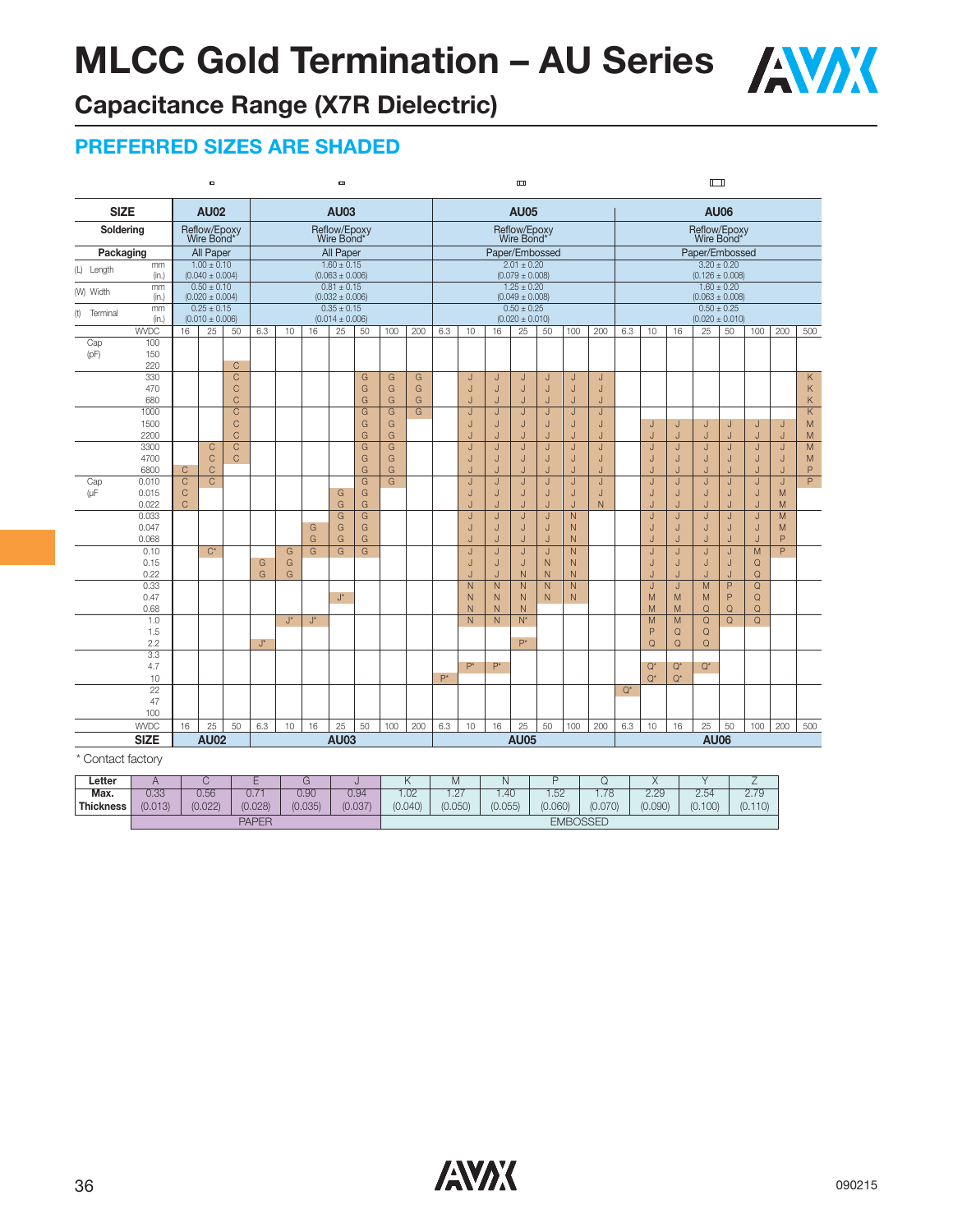

# **Capacitance Range (X7R Dielectric)**

### **PREFERRED SIZES ARE SHADED**

|                   |                    |                |                |                | M                                      |             |        |        |                |        |                                        |                |        |                                        |        |                                        |
|-------------------|--------------------|----------------|----------------|----------------|----------------------------------------|-------------|--------|--------|----------------|--------|----------------------------------------|----------------|--------|----------------------------------------|--------|----------------------------------------|
| <b>SIZE</b>       |                    |                |                |                | <b>AU10</b>                            |             |        |        |                |        | <b>AU12</b>                            |                |        | <b>AU13</b>                            |        | <b>AU14</b>                            |
| Soldering         |                    |                |                |                | Reflow/Epoxy/<br>Wire Bond'            |             |        |        |                |        | Reflow/Epoxy/<br>Wire Bond*            |                |        | Reflow/Epoxy/<br>Wire Bond*            |        | Reflow/Epoxy/<br>Wire Bond'            |
| Packaging         |                    |                |                |                | Paper/Embossed                         |             |        |        |                |        | All Embossed                           |                |        | All Embossed                           |        | All Embossed                           |
| (L) Length        | mm                 |                |                |                | $3.20 \pm 0.20$                        |             |        |        |                |        | $4.50 \pm 0.30$                        |                |        | $4.50 \pm 0.30$                        |        | $5.72 \pm 0.25$                        |
|                   | (in.)              |                |                |                | $(0.126 \pm 0.008)$<br>$2.50 \pm 0.20$ |             |        |        |                |        | $(0.177 \pm 0.012)$<br>$3.20 \pm 0.20$ |                |        | $(0.177 \pm 0.012)$<br>$6.40 \pm 0.40$ |        | $(0.225 \pm 0.010)$<br>$6.35 \pm 0.25$ |
| (W) Width         | mm<br>(in.)        |                |                |                | $(0.098 \pm 0.008)$                    |             |        |        |                |        | $(0.126 \pm 0.008)$                    |                |        | $(0.252 \pm 0.016)$                    |        | $(0.250 \pm 0.010)$                    |
| (t) Terminal      | mm                 |                |                |                | $0.50 \pm 0.25$                        |             |        |        |                |        | $0.61 \pm 0.36$                        |                |        | $0.61 \pm 0.36$                        |        | $0.64 \pm 0.39$                        |
|                   | (in.)              |                |                |                | $(0.020 \pm 0.010)$                    |             |        |        |                |        | $(0.024 \pm 0.014)$                    |                |        | $(0.024 \pm 0.014)$                    |        | $(0.025 \pm 0.015)$                    |
| Cap               | <b>WVDC</b><br>100 | 10             | 16             | 25             | 50                                     | 100         | 200    | 500    | 50             | 100    | 200                                    | 500            | 50     | 100                                    | 50     | 100                                    |
| (pF)              | 150                |                |                |                |                                        |             |        |        |                |        |                                        |                |        |                                        | ۰W     |                                        |
|                   | 220                |                |                |                |                                        |             |        |        |                |        |                                        |                |        |                                        |        |                                        |
|                   | 330                |                |                |                |                                        |             |        |        |                |        |                                        |                |        |                                        |        | т                                      |
|                   | 470<br>680         |                |                |                |                                        |             |        |        |                |        |                                        |                |        |                                        |        |                                        |
|                   | 1000               |                |                |                |                                        |             |        |        |                |        |                                        |                |        |                                        |        |                                        |
|                   | 1500               | J              | J              | J              | J                                      | J           | J      | M      |                |        |                                        |                |        | T                                      |        |                                        |
|                   | 2200               | J              | J              | J              | J                                      | J           | J      | M      |                |        |                                        |                |        |                                        |        |                                        |
|                   | 3300               | J              | J              | J              | J                                      | J           | J      | M      |                |        |                                        |                |        |                                        |        |                                        |
|                   | 4700<br>6800       | J<br>J         | J<br>J         | J<br>J         | J<br>J.                                | J<br>J.     | J<br>J | M<br>M |                |        |                                        |                |        |                                        |        |                                        |
| Cap               | 0.010              | J              |                | J.             | J                                      | J           | J      | M      | Κ              | K      | K.                                     | K              | M      | M                                      | M      | P                                      |
| (µF               | 0.015              | J              | J              | J              | J                                      | J           | J      | P      | K              | K      | K.                                     | P              | M      | M                                      | M      | P                                      |
|                   | 0.022              | J              |                |                |                                        |             | J      | Q      | Κ              | Κ      | Κ                                      | P              | M      | M                                      | M      | P                                      |
|                   | 0.033              | J              | J              | J              | J                                      | J           | J      | Q      | Κ              | Κ      | K                                      | Χ              | M      | M                                      | M      | P                                      |
|                   | 0.047              | J<br>J         | J<br>J         | J<br>J         | J<br>J                                 | J<br>. I    | J      |        | K<br>Κ         | K<br>K | K.<br>K.                               | Z<br>Z         | M<br>M | M                                      | M<br>M | P<br>P                                 |
|                   | 0.068<br>0.10      | $\cdot$        | . I            | J              | J                                      | J           | M<br>M |        | Κ              | K      | K.                                     | $\overline{7}$ | M      | M<br>M                                 | M      | P                                      |
|                   | 0.15               | J              | J              | J              | J                                      | M           | Z      |        | Κ              | Κ      | P                                      |                | M      | M                                      | M      | P                                      |
|                   | 0.22               | J              |                |                |                                        | P           | Z      |        | K              | K      | P                                      |                | M      | M                                      | M      | P                                      |
|                   | 0.33               | J              | J              | J              | J                                      | Q           |        |        | K              | M      | X                                      |                | M      | M                                      | M      | P                                      |
|                   | 0.47<br>0.68       | M              | M              | M<br>P         | M                                      | $\mathsf Q$ |        |        | Κ              | P<br>Q |                                        |                | M<br>M | M<br>P                                 | M      | P<br>P                                 |
|                   | 1.0                | M<br>N         | M<br>N         | P              | X<br>Χ                                 | X<br>Z      |        |        | M<br>M         | X      |                                        |                | M      | P                                      | M<br>M | P                                      |
|                   | 1.5                | N              | N.             | $\mathsf{Z}$   | Z                                      | Z           |        |        | Z              | Z      |                                        |                | M      |                                        | M      | X                                      |
|                   | 2.2                | X              | X              | Ζ              | Z                                      | Z           |        |        | Z              | Z      |                                        |                |        |                                        | M      |                                        |
|                   | 3.3                | $\overline{X}$ | $\overline{X}$ | $\overline{Z}$ | $\overline{Z}$                         |             |        |        | $\overline{Z}$ |        |                                        |                |        |                                        |        |                                        |
|                   | 4.7<br>10          | X<br>Z         | X<br>Z         | Z<br>Z         | Z                                      |             |        |        | Z              |        |                                        |                |        |                                        |        |                                        |
|                   | $\overline{22}$    |                |                |                |                                        |             |        |        |                |        |                                        |                |        |                                        |        |                                        |
|                   | 47                 |                |                |                |                                        |             |        |        |                |        |                                        |                |        |                                        |        |                                        |
|                   | 100                |                |                |                |                                        |             |        |        |                |        |                                        |                |        |                                        |        |                                        |
|                   | <b>WVDC</b>        | 10             | 16             | 25             | 50                                     | 100         | 200    | 500    | 50             | 100    | 200                                    | 500            | 50     | 100                                    | 50     | 100                                    |
| <b>SIZE</b>       |                    | <b>AU10</b>    |                |                |                                        |             |        |        | <b>AU12</b>    |        |                                        | <b>AU13</b>    |        | <b>AU14</b>                            |        |                                        |
| * Contact factory |                    |                |                |                |                                        |             |        |        |                |        |                                        |                |        |                                        |        |                                        |
| Letter            | A                  | C              |                | Ε              | G                                      | J           |        | Κ      | M              |        | N                                      | P              | Q      |                                        | X      | Y                                      |
| Max.              | 0.33               | 0.56           |                | $0.7 -$        | 0.90                                   |             | 0.94   | 1.02   | 1.27           |        | 1.40                                   | 1.52           | 1.78   |                                        | 2.29   | 2.54                                   |

**Thickness** (0.013) (0.022) (0.028) (0.035) (0.037) (0.040) (0.050) (0.055) (0.060) (0.070) (0.090) (0.100) (0.110) PAPER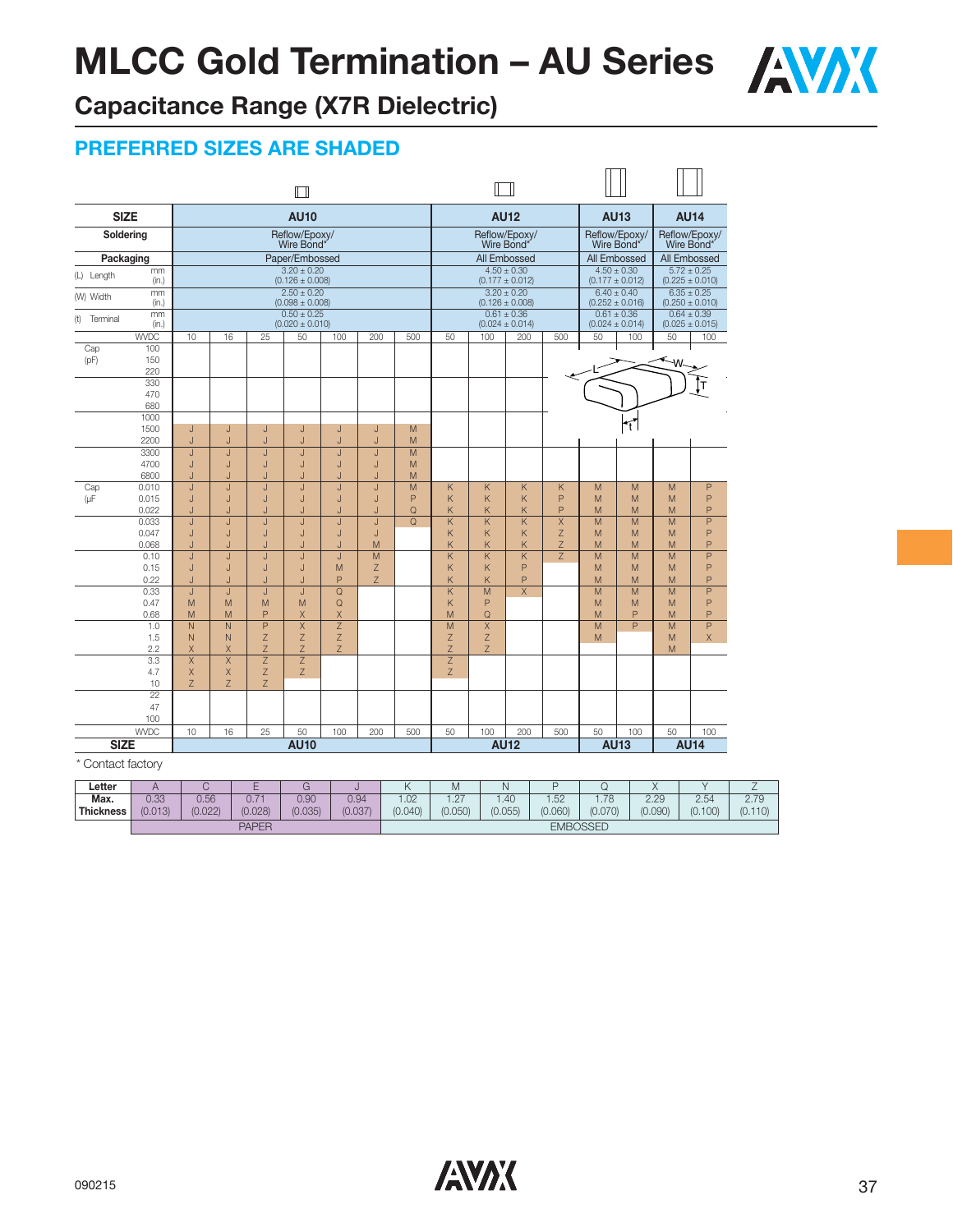

# **Capacitance Range (X5R Dielectric)**

#### **PREFERRED SIZES ARE SHADED**

|                 |                |        |                                        |                                  |                                  |                |             |             | $\blacksquare$                         |                               |       |                |          |                                        | $\blacksquare$ |         |               |                   |        |       |       | $\Box$                                 |                   |                |             |                       |                       | $\Box$                                 |             |             |                |                         |                             | $\Box$                                 |                |             |              |     |              |             |  |
|-----------------|----------------|--------|----------------------------------------|----------------------------------|----------------------------------|----------------|-------------|-------------|----------------------------------------|-------------------------------|-------|----------------|----------|----------------------------------------|----------------|---------|---------------|-------------------|--------|-------|-------|----------------------------------------|-------------------|----------------|-------------|-----------------------|-----------------------|----------------------------------------|-------------|-------------|----------------|-------------------------|-----------------------------|----------------------------------------|----------------|-------------|--------------|-----|--------------|-------------|--|
| <b>SIZE</b>     |                |        |                                        | <b>AU01</b>                      |                                  |                |             |             | <b>AU02</b>                            |                               |       |                |          |                                        | <b>AU03</b>    |         |               |                   |        |       |       | <b>AU05</b>                            |                   |                |             |                       |                       | <b>AU06</b>                            |             |             |                |                         |                             | <b>AU10</b>                            |                |             |              |     |              | <b>AU12</b> |  |
| Soldering       |                |        |                                        |                                  | Reflow/Epoxy/<br>Wire Bond*      |                |             |             | Reflow/Epoxy/<br>Wire Bond*            |                               |       |                |          | Reflow/Epoxy/<br>Wire Bond*            |                |         |               |                   |        |       |       | Reflow/Epoxy/<br>Wire Bond*            |                   |                |             |                       |                       | Reflow/Epoxy/<br>Wire Bond*            |             |             |                |                         | Reflow/Epoxy/<br>Wire Bond* |                                        |                |             |              |     |              |             |  |
| Packaging       |                |        | All Paper                              |                                  |                                  |                |             |             | All Paper                              |                               |       |                |          | All Paper                              |                |         |               |                   |        |       |       | Paper/Embossed                         |                   |                |             |                       |                       | Paper/Embossed                         |             |             |                |                         | Paper/Embossed              |                                        |                |             |              |     |              |             |  |
| (L) Length      | mm<br>(in.)    |        | $0.60 \pm 0.03$<br>$(0.024 \pm 0.001)$ |                                  |                                  |                |             |             | $1.00 \pm 0.10$<br>$(0.040 \pm 0.004)$ |                               |       |                |          | $1.60 \pm 0.15$<br>$(0.063 \pm 0.006)$ |                |         |               |                   |        |       |       | $2.01 \pm 0.20$<br>$(0.079 \pm 0.008)$ |                   |                |             |                       |                       | $3.20 \pm 0.20$<br>$(0.126 \pm 0.008)$ |             |             |                |                         |                             | $3.20 + 0.20$<br>$(0.126 \pm 0.008)$   |                |             |              |     |              |             |  |
| (W) Width       | mm<br>(in.)    |        | $0.30 \pm 0.03$<br>$(0.011 \pm 0.001)$ |                                  |                                  |                |             |             | $0.50 \pm 0.10$<br>$(0.020 \pm 0.004)$ |                               |       |                |          | $0.81 \pm 0.15$<br>$(0.032 \pm 0.006)$ |                |         |               |                   |        |       |       | $1.25 \pm 0.20$<br>$(0.049 \pm 0.008)$ |                   |                |             |                       |                       | $1.60 \pm 0.20$<br>$(0.063 \pm 0.008)$ |             |             |                |                         |                             | $2.50 \pm 0.20$<br>$(0.098 \pm 0.008)$ |                |             |              |     |              |             |  |
| (t)<br>Terminal | mm<br>(in.)    |        | $0.15 \pm 0.05$<br>$(0.006 \pm 0.002)$ |                                  |                                  |                |             |             | $0.25 \pm 0.15$<br>$(0.010 \pm 0.006)$ |                               |       |                |          | $0.35 \pm 0.15$<br>$(0.014 \pm 0.006)$ |                |         |               |                   |        |       |       | $0.50 \pm 0.25$<br>$(0.020 \pm 0.010)$ |                   |                |             |                       |                       | $0.50 \pm 0.25$<br>$(0.020 \pm 0.010)$ |             |             |                |                         |                             | $0.50 \pm 0.25$<br>$(0.020 \pm 0.010)$ |                |             |              |     |              |             |  |
|                 | <b>WVDC</b>    | 6.3    | 10                                     | 16                               | 25                               | $\overline{4}$ |             |             | $6.3$ 10 16 25                         |                               |       | 50 4 6.3 10    |          |                                        |                | $16$ 25 | 35            |                   |        |       |       | $\boxed{50}$ 6.3 10 16 25              | 35                |                | 50   6.3    | 10                    |                       | $16$ 25                                | 35          | 50          |                | 4 6.3                   |                             | $10$ $16$ $25$                         |                |             | $35 \mid 50$ |     | 6.3 10 25 50 |             |  |
| Cap             | 100            | A      | $\overline{A}$                         | $\overline{A}$                   | $\overline{A}$                   |                |             |             |                                        |                               |       |                |          |                                        |                |         |               |                   |        |       |       |                                        |                   |                |             |                       |                       |                                        |             |             |                |                         |                             |                                        |                |             |              |     |              |             |  |
| (pF)            | 150<br>220     | A<br>A | A<br>Α                                 | $\mathsf{A}$<br>$\overline{A}$   | $\overline{A}$<br>$\overline{A}$ |                |             |             |                                        | $\mathsf{C}$                  |       |                |          |                                        |                |         |               |                   |        |       |       |                                        |                   |                |             |                       |                       |                                        |             |             |                |                         |                             |                                        |                |             |              |     |              |             |  |
|                 | 330            | A      | $\overline{A}$                         | $\overline{A}$                   | $\mathsf{A}$                     |                |             |             |                                        | $\mathsf C$                   |       |                |          |                                        |                |         |               |                   |        |       |       |                                        |                   |                |             |                       |                       |                                        |             |             |                |                         |                             |                                        |                |             |              |     |              |             |  |
|                 | 470            | A      | $\mathsf A$                            | $\mathsf{A}$                     | $\mathsf{A}$                     |                |             |             |                                        | $\mathsf C$                   |       |                |          |                                        |                |         |               |                   |        |       |       |                                        |                   |                |             |                       |                       |                                        |             |             |                |                         |                             |                                        |                |             |              |     |              |             |  |
|                 | 680            | A      | A                                      | $\overline{A}$                   | $\overline{A}$                   |                |             |             |                                        | $\mathsf C$                   |       |                |          |                                        |                |         |               |                   |        |       |       |                                        |                   |                |             |                       |                       |                                        |             |             |                |                         |                             |                                        |                | İТ          |              |     |              |             |  |
|                 | 1000<br>1500   | Α<br>A | $\mathsf A$<br>$\mathsf A$             | $\overline{A}$<br>$\overline{A}$ | A                                |                |             |             |                                        | $\mathsf C$<br>$\overline{C}$ |       |                |          |                                        |                |         |               |                   |        |       |       |                                        |                   |                |             |                       |                       |                                        |             |             |                |                         |                             |                                        |                |             |              |     |              |             |  |
|                 | 2200           | A      | A                                      | $\overline{A}$                   |                                  |                |             |             |                                        | $\mathsf C$                   |       |                |          |                                        |                |         |               |                   |        |       |       |                                        |                   |                |             |                       |                       |                                        |             |             |                | Ŧ                       |                             |                                        |                |             |              |     |              |             |  |
|                 | 3300           | Α      | $\mathsf{A}$                           |                                  |                                  |                |             |             |                                        | $\mathsf{C}$                  |       |                |          |                                        |                |         |               |                   |        |       |       |                                        |                   |                |             |                       |                       |                                        |             |             |                |                         |                             |                                        |                |             |              |     |              |             |  |
|                 | 4700           | A      | A                                      |                                  |                                  |                |             |             |                                        | $\mathsf C$                   |       |                |          |                                        |                |         |               | G                 |        |       |       |                                        |                   |                |             |                       |                       |                                        |             |             |                |                         |                             |                                        |                |             |              |     |              |             |  |
|                 | 6800           | A      | A                                      |                                  |                                  |                |             |             |                                        | $\mathsf C$                   |       |                |          |                                        |                |         |               | G                 |        |       |       |                                        |                   |                |             |                       |                       |                                        |             |             |                |                         |                             |                                        |                |             |              |     |              |             |  |
| Cap             | 0.010          | A      | $\mathsf A$                            |                                  |                                  |                |             |             |                                        | $\mathsf{C}$                  |       |                |          |                                        |                |         |               | G                 |        |       |       |                                        |                   |                |             |                       |                       |                                        |             |             |                |                         |                             |                                        |                |             |              |     |              |             |  |
| $(\mu F)$       | 0.015<br>0.022 | A<br>A |                                        |                                  |                                  |                |             |             | C                                      | $\mathsf C$<br>$\mathsf{C}$   |       |                |          |                                        |                | G<br>G  | G<br>G        | G<br>$\mathsf{G}$ |        |       |       |                                        |                   | N              |             |                       |                       |                                        |             |             |                |                         |                             |                                        |                |             |              |     |              |             |  |
|                 | 0.033          | A      |                                        |                                  |                                  |                |             |             | C                                      |                               |       |                |          |                                        |                | G       | ${\mathsf G}$ | ${\mathsf G}$     |        |       |       |                                        |                   | N              |             |                       |                       |                                        |             |             |                |                         |                             |                                        |                |             |              |     |              |             |  |
|                 | 0.047          | A      |                                        |                                  |                                  |                |             |             | C                                      | $\overline{C}$                |       |                |          |                                        |                | G       | G             | ${\mathsf G}$     |        |       |       |                                        |                   | N              |             |                       |                       |                                        |             |             |                |                         |                             |                                        |                |             |              |     |              |             |  |
|                 | 0.068          |        |                                        |                                  |                                  |                |             |             | Ċ                                      |                               |       |                |          |                                        |                | G       |               | G                 |        |       |       |                                        |                   | N              |             |                       |                       |                                        |             |             |                |                         |                             |                                        |                |             |              |     |              |             |  |
|                 | 0.10           | A      |                                        |                                  |                                  |                | $\mathsf C$ | $\mathsf C$ | $\mathsf{C}$                           | $\mathsf{C}$                  |       |                |          |                                        |                | G       |               | G                 |        |       |       | N                                      |                   | $\overline{N}$ |             |                       |                       |                                        |             |             |                |                         |                             |                                        |                |             |              |     |              |             |  |
|                 | 0.15<br>0.22   |        |                                        |                                  |                                  |                | $C^*$       |             |                                        |                               |       |                |          |                                        | G              | G<br>G  |               |                   |        |       |       | N<br>$\overline{N}$                    | N<br>$\mathsf{N}$ |                |             |                       |                       |                                        |             | $\mathsf Q$ |                |                         |                             |                                        |                |             |              |     |              |             |  |
|                 | 0.33           |        |                                        |                                  |                                  |                |             |             |                                        |                               |       |                |          |                                        | G              | G       |               |                   |        |       |       | N                                      |                   |                |             |                       |                       |                                        |             |             |                |                         |                             |                                        |                |             |              |     |              |             |  |
|                 | 0.47           |        |                                        |                                  |                                  | $C^*$          | $C^*$       |             |                                        |                               |       |                |          |                                        | G              |         |               |                   |        |       |       | N                                      |                   |                |             |                       |                       | $\mathsf Q$                            | $\mathsf Q$ |             |                |                         |                             |                                        |                |             | $\times$     |     |              |             |  |
|                 | 0.68           |        |                                        |                                  |                                  |                |             |             |                                        |                               |       |                |          |                                        | G              |         |               |                   |        |       |       | N                                      |                   |                |             |                       |                       |                                        |             |             |                |                         |                             |                                        |                |             |              |     |              |             |  |
|                 | 1.0            |        |                                        |                                  |                                  |                |             |             |                                        |                               |       | G              |          | G                                      | ${\mathsf G}$  | J*      |               |                   | N      | N     | N     | $\overline{N}$                         |                   | Þ*             |             |                       |                       | $\mathsf Q$                            | $\mathsf Q$ |             |                |                         |                             |                                        | $\times$       | $\mathsf X$ | $\times$     |     |              |             |  |
|                 | 1.5<br>2.2     |        |                                        |                                  |                                  | $C^*$          |             |             |                                        |                               | $G^*$ | $G^*$          |          | J*                                     | $J^*$          |         |               |                   | N<br>N | N     | N     | N                                      |                   |                |             |                       | Q                     | $\mathsf Q$                            |             |             |                |                         |                             |                                        | $\mathsf{Z}$   | $\times$    |              |     |              |             |  |
|                 | 3.3            |        |                                        |                                  |                                  |                |             |             |                                        |                               |       | J*<br>J*       |          | J*                                     | $J^*$          |         |               |                   | N      | N     |       |                                        |                   |                | $\mathsf Q$ | $\mathsf Q$           |                       |                                        |             |             |                |                         |                             |                                        |                |             |              |     |              |             |  |
|                 | 4.7            |        |                                        |                                  |                                  |                |             |             |                                        |                               |       | J*<br>J*       |          | J*                                     |                |         |               |                   | N      | N     | $N^*$ | $N^*$                                  |                   |                | Q           | $\mathsf Q$           | $\mathsf Q$           | $\mathsf Q$                            |             |             |                |                         |                             | $\mathsf Q$                            | Z              |             |              |     |              |             |  |
|                 | 10             |        |                                        |                                  |                                  |                |             |             |                                        |                               |       | $K^*$          |          |                                        |                |         |               |                   | $P^*$  | $P^*$ | $P^*$ |                                        |                   |                | $\mathsf Q$ | $\hbox{\large \bf Q}$ | $\hbox{\large \bf Q}$ | $Q^*$                                  |             |             |                |                         | X                           | $\mathsf Z$                            | $\mathsf{Z}$   |             |              |     |              | Z           |  |
|                 | 22             |        |                                        |                                  |                                  |                |             |             |                                        |                               |       |                |          |                                        |                |         |               |                   | P*     |       |       |                                        |                   |                | $Q^i$       | $Q^*$                 | $Q^*$                 |                                        |             |             |                | Z                       | Z                           | $\overline{z}$                         | $\overline{z}$ |             |              |     |              |             |  |
|                 | 47<br>100      |        |                                        |                                  |                                  |                |             |             |                                        |                               |       |                |          |                                        |                |         |               |                   |        |       |       |                                        |                   |                | $Q^*$       |                       |                       |                                        |             |             | $Z^*$          | $Z^*$<br>$\overline{7}$ |                             |                                        |                |             |              |     |              |             |  |
|                 | <b>WVDC</b>    | 6.3    | 10                                     | 16                               | 25                               | $\overline{4}$ | 6.3         | 10          | 16                                     | 25<br>50                      |       | $\overline{4}$ | $6.3$ 10 |                                        | 16             | 25      | 35            | 50                | 6.3    | 10    |       | $16$ 25                                | 35                | 50             | 6.3         | 10                    | 16                    | 25                                     | 35          | 50          | $\overline{4}$ | 6.3                     | 10                          | 16                                     | 25             |             | 35 50        | 6.3 |              | 10 25 50    |  |
| <b>SIZE</b>     |                |        |                                        | <b>AU01</b>                      |                                  |                |             |             | <b>AU02</b>                            |                               |       |                |          |                                        | <b>AU03</b>    |         |               |                   |        |       |       | <b>AU05</b>                            |                   |                |             |                       |                       | <b>AU06</b>                            |             |             |                |                         |                             | <b>AU10</b>                            |                |             |              |     | <b>AU12</b>  |             |  |
| $\sim$          |                |        |                                        |                                  |                                  |                |             |             |                                        |                               |       |                |          |                                        |                |         |               |                   |        |       |       |                                        |                   |                |             |                       |                       |                                        |             |             |                |                         |                             |                                        |                |             |              |     |              |             |  |

Contact factory

| Letter    |         |         | -            |         |         | $\sqrt{ }$            | M                      |         |                 |         | $\lambda$ |         | <u>_</u> |
|-----------|---------|---------|--------------|---------|---------|-----------------------|------------------------|---------|-----------------|---------|-----------|---------|----------|
| Max.      | 0.33    | 0.56    | ∪. ı         | 0.90    | 0.94    | $\overline{0}$<br>.UZ | $\overline{2}$<br>. Z. | .40     | .52             | 70      | 2.29      | 2.54    | 2.79     |
| Thickness | (0.013) | (0.022) | (0.028)      | (0.035) | (0.037) | (0.040)               | (0.050)                | (0.055) | (0.060)         | (0.070) | (0.090)   | (0.100) | (0.110)  |
|           |         |         | <b>PAPER</b> |         |         |                       |                        |         | <b>EMBOSSED</b> |         |           |         |          |



**= \*Optional Specifications** – **Contact factory**

NOTE: Contact factory for non-specified capacitance values